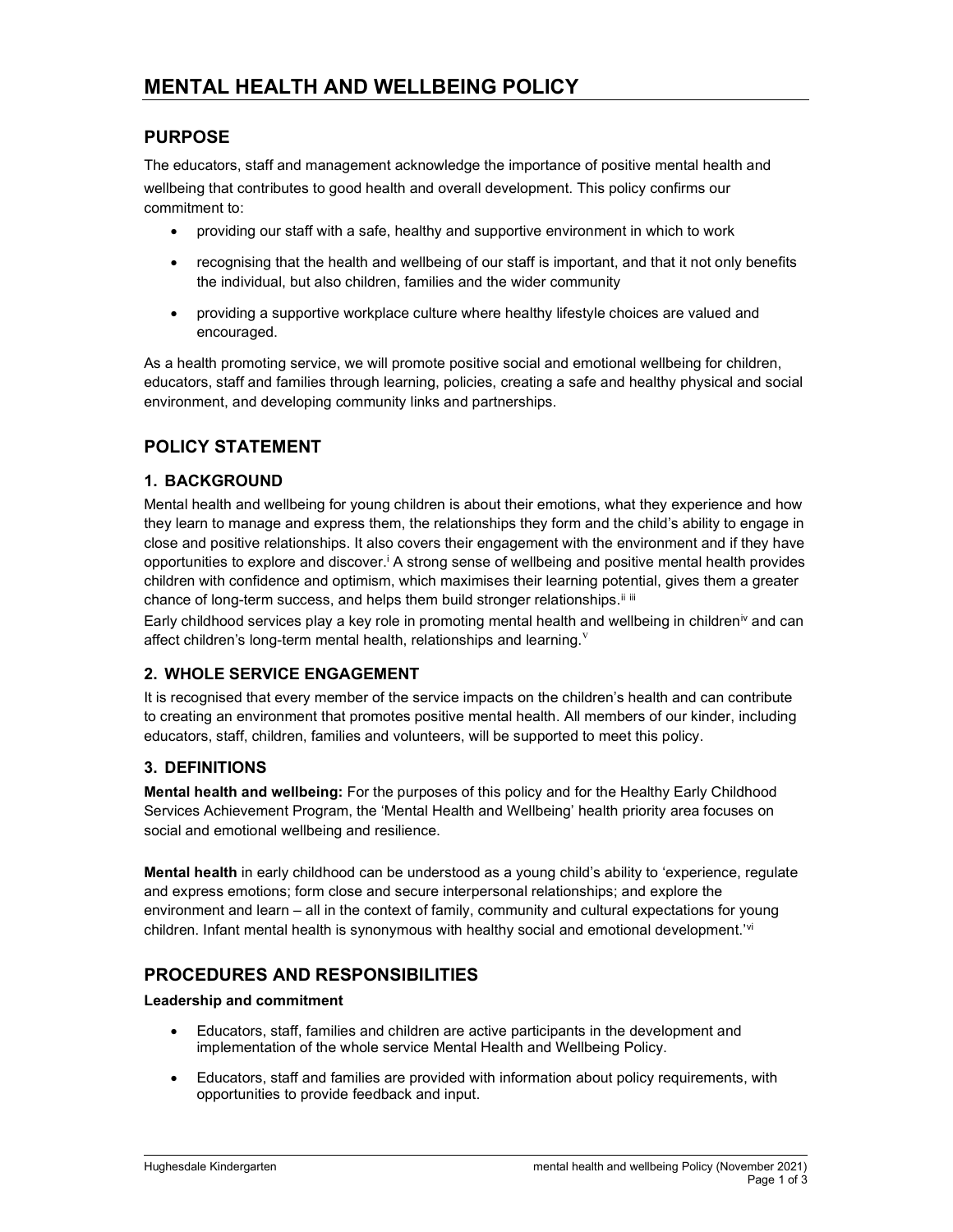#### Healthy physical environment

- Buildings, grounds, furniture, play equipment and resources are safe and accessible for every child.
- Quiet and reflective spaces are provided for children, educators and families.

#### Healthy culture

- Diversity and cultural practices are considered when implementing this policy and mental health and wellbeing practices.
- A safe, inclusive, welcoming environment is created for all community members. There is a culture of respect, fairness and equity.
- Strategies are used to promote positive and responsible behaviour, and to prevent and respond to hurtful and unsafe behaviour.
- Warm, responsive and trusting relationships are actively developed and maintained between children, families and educators.
- Educators and staff model respectful interactions with each other, children and families. A positive approach to mental health and wellbeing is also role modelled.

#### Child teaching and learning

- Children are supported to develop social and emotional skills and learn about and care for their own mental health.
- Educators and staff are supported to access professional development and resources about mental health and wellbeing education and to understand when and how to refer children to additional support.

#### Supported staff and educators

- Educators and staff are supported to learn about and care for their own mental health and wellbeing.
- Mental health and wellbeing information and policy requirements are included in educator and staff orientation/induction.
- Leadership practices and on-the-ground support enable a work environment that minimises stress and promotes mental health and wellbeing for educators and staff.
- Strategies are implemented to promote positive conflict resolution and to prevent and respond to bullying, discrimination and harassment.

#### Families and community partnerships

- Mental health and wellbeing information is provided to families and the wider community, such as information about local support services and resources about social and emotional learning.
- Partnerships are established with relevant organisations and health professionals to support mental health and wellbeing practices where appropriate.
- There are clear referral options and pathways for children, staff, educators and families to access support services for mental health and wellbeing.

### 4. LEGISLATION AND RELATED POLICIES

Relevant legislation and policy documents

- Education and Care Services National Law Act 2010
- Education and Care Services National Regulations 2011